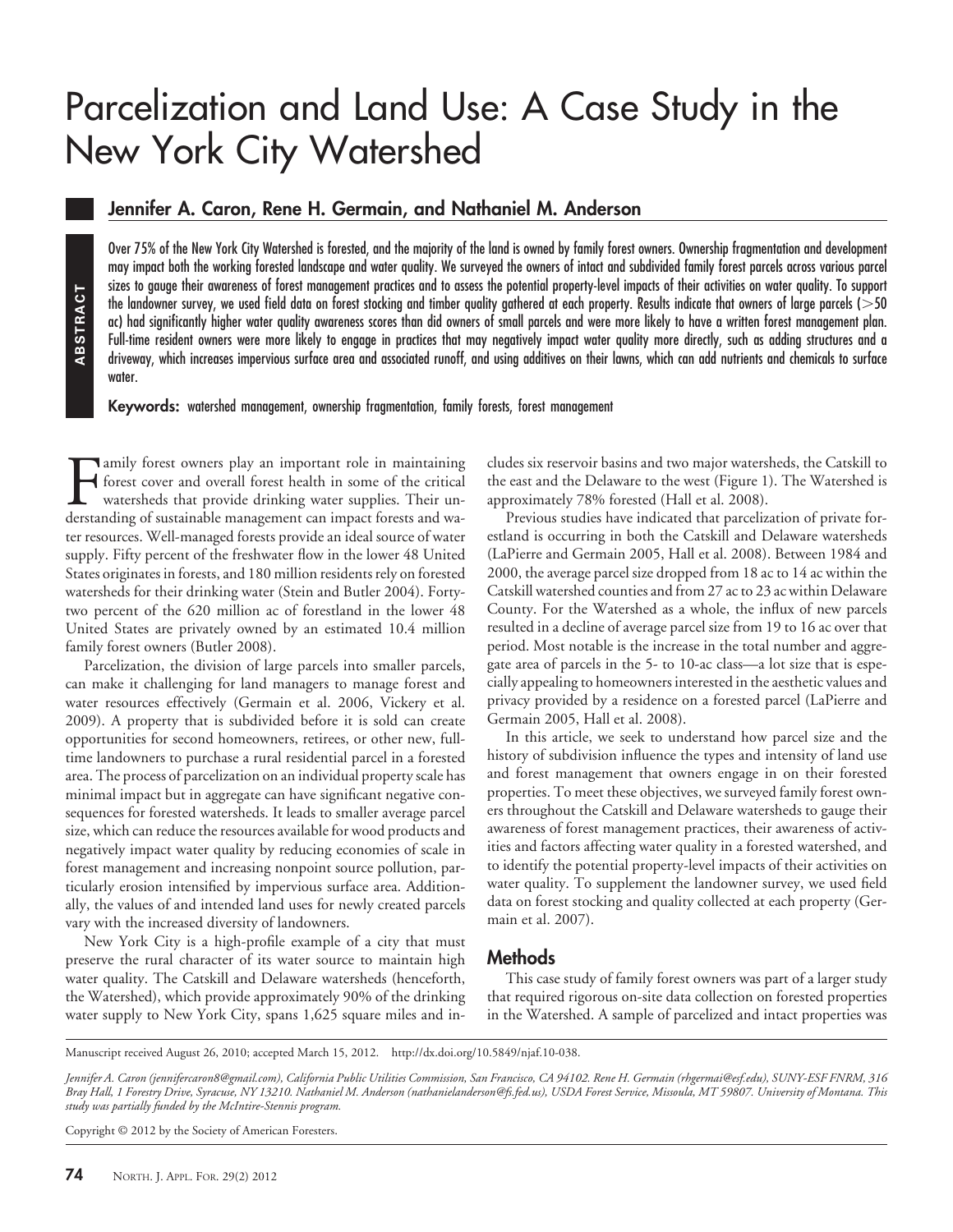

**Figure 1. Location map of the Catskill/Delaware Watershed and reservoir basins: (1) Cannonsville, (2) Schoharie, (3) Pepacton, (4) Ashokan, (5) Neversink, and (6) Roundout. The Delaware Watershed includes the Cannonsville and Pepacton basins.**

derived from previous studies by LaPierre and Germain (2005) and Hall et al. (2008). Parcelized and intact properties in the Watershed were identified from tax maps of the portions of the five counties (Delaware, Greene, Schoharie, Sullivan, and Ulster) that fell within the Watershed. This was done by comparing boundaries on year 2000 digital tax maps with paper tax maps from 1984 and using Arcview GIS to create new shapefiles that contained the properties that had been parcelized between these years and the properties that remained intact. A random subsample was created from the identified parcels, which was stratified by region of Watershed (Catskill or Delaware), parcel type (parcelized or intact), and acreage class. Counties in the subsample were divided as they were for the creation of the sample: The four Catskill counties were grouped together and Delaware County was separate. If a landowner owned more than one parcel in the subsample, the first parcel was kept in the subsample and the others were removed.

The goal of the fieldwork was to perform assessments on 30 parcels in each of the following groups: Catskill parcelized; Catskill intact; Delaware parcelized; and Delaware intact.

Based on the hypothesis that forest management, land use, and landowner perspectives vary with parcel size, the subsample was also stratified by acreage class. This study used the acreage classes described in LaPierre and Germain (2005): 5.0 –9.9 ac, 10 – 49.9 ac, 50 –99.9 ac, and greater than 100 ac of land. Because there are more parcels in the lower acreage categories, 25% of the parcels in the 5–9.99 and 10 – 49.99-ac classes were randomly selected to be included in the subsample. For both the  $50-99.99$  and  $>100$  acreage classes, the sample was halved (Tables 1 and 2). The representation of the four acreage classes in each group was based on the total number of parcels in the subsample (Table 1).

Using parcel attribute data, we contacted 1,267 family forest owners (sum of column "parcels in subsample" in Tables 1 and 2) by mail to request permission to complete an on-site field survey and the landowner survey. Tax maps were examined again after the field season to ensure that none of the sampled properties in either parcelization group were further parcelized between 2000 and 2005, the year of the field survey. One hundred eighty-seven landowners were willing to allow a field assessment. During the summer of 2005, we conducted field assessments on 138 parcels, including 64 subdivided properties and 74 intact properties (Table 3). In the field, we systematically sampled each parcel using variable radius point samples on a rectangular sampling grid. Given the low response rate, participation bias was a concern. Consequently, we addressed the issue of nonrespondent bias by comparing our average basal area (105 ft<sup>2</sup>) across the sample with other regional assessments by Miles (2007) (92 ft<sup>2</sup>) and Munsell and Germain (2007) (115 ft<sup>2</sup>) to confirm that our sample was representative. A comprehensive description of the forestry field methods is included in Germain et al. (2007).

Data quantifying the duration of ownership tenure were collected in county offices by linking forest property tax map numbers with deed book and page references, allowing us to determine average ownership tenure. Tenure was also confirmed through the landowner survey. Parcels were grouped into three tenure levels: less than 10 years, 10 to 20 years, and more than 20 years.

## **Landowner Survey**

A landowner survey was developed to complement and enrich the field data. The purpose of the landowner survey was to gather data from the property owners whose parcels had been visited. There were four objectives for the survey: (1) to determine whether owners were managing their forests, (2) to understand how owners used their land, particularly what improvements they made to their property during the parcelization study period, between 1984 and 2000, (3) to measure landowners' understanding of forest management, as well as their awareness of activities and factors affecting water quality in a forested watershed, and (4) to collect demographic information.

Demographic and forest management questions were drafted in part by using the *Private Forest Landowner's Survey of the United States* and the *National Woodland Owners Survey of America's Family Forest Owners* as guides (Birch 1996, Butler and Leatherberry 2004). Survey questions were also formulated with input from a stakeholder meeting held in the Watershed in November 2004. Demographic questions included type of resident (nonresident, full-time, or seasonal), length of ownership tenure, age, education and income. Two multi-item summated rating scales were created to measure landowner awareness of water quality and forest management (Specter 1992). Both scales used ten statements to interpret landowners' awareness of property-level impacts on water quality and forest management. The forest management scale included items on sustained yield management, forest aesthetics, and wildlife habitat. The water quality scale included items related to the impact of harvesting and homeowner activities on water quality. Cronbach's alpha was used to test if the questions for each of the scales were measuring a single construct. A pilot survey administered to 25 respondents resulted in favorable Cronbach's alpha scores of 0.85 and 0.80 for the forest management and water quality assessment scales.

The survey was mailed to the 138 landowners from the subsample whose properties received a field assessment in the summer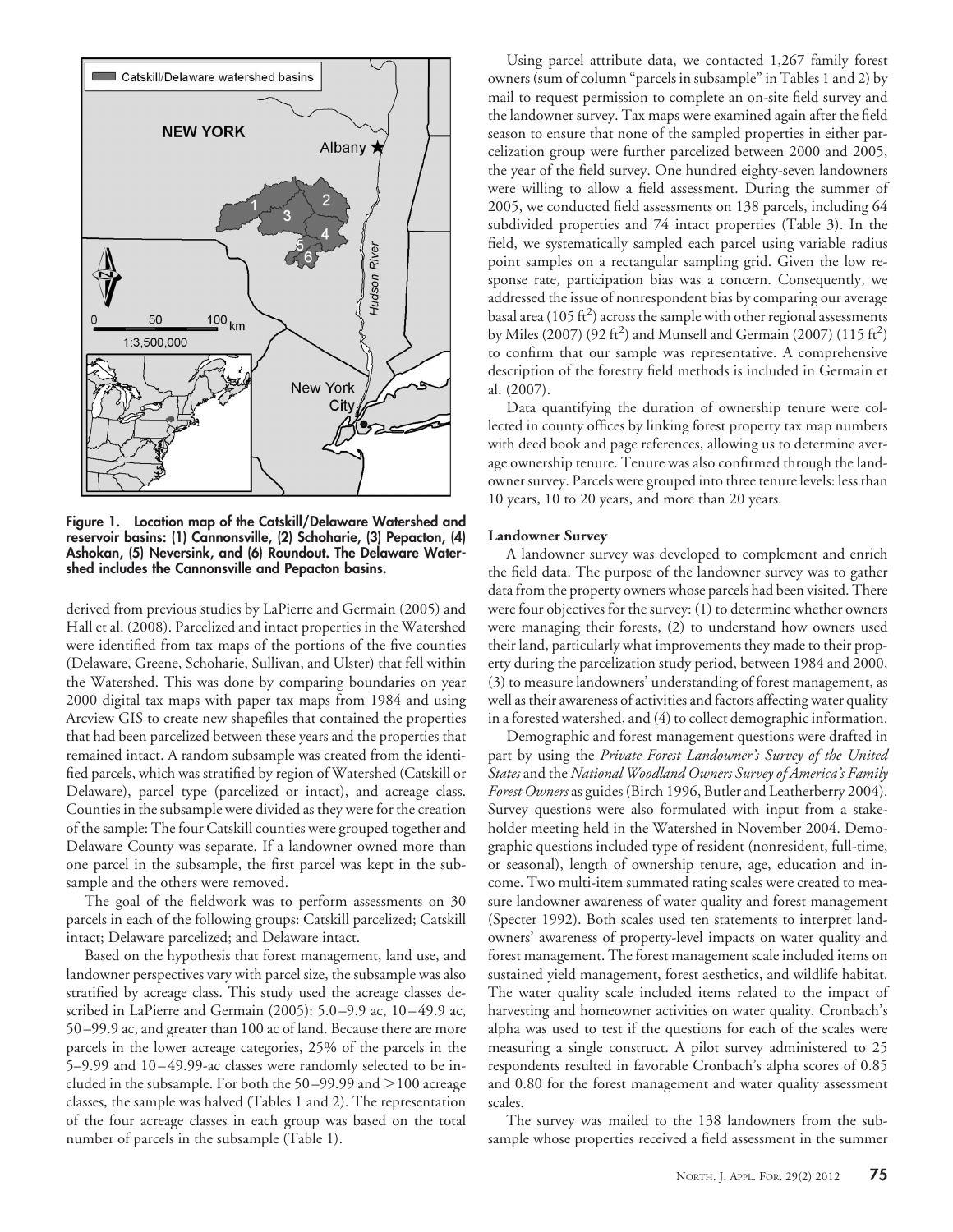**Table 1. Catskill counties: Sample and development of the subsample.**

| Acreage class | Number of parcels<br>in the sample | Percent needed<br>from sample | Number of parcels<br>in the subsample | Percent of total<br>subsample parcels | Minimum number<br>of field visits |
|---------------|------------------------------------|-------------------------------|---------------------------------------|---------------------------------------|-----------------------------------|
| Parcelized    |                                    |                               |                                       |                                       |                                   |
| $5 - 9.99$    | 316                                | 25                            | $79 (= 316 \times 0.25)$              | $45 (= 79 \times 100/175)$            | $14 (= 30 \times 0.45)$           |
| 10-49.99      | 190                                | 25                            | 48                                    | 27                                    |                                   |
| 50-99.99      | 53                                 | 50                            | 27                                    | 15                                    |                                   |
| >100          | 41                                 | 50                            | 21                                    |                                       |                                   |
| Total         | 600                                |                               | 175                                   | 100                                   | 30                                |
| Intact        |                                    |                               |                                       |                                       |                                   |
| $5 - 9.99$    | 557                                | 25                            | 140                                   | 35                                    | 10                                |
| 10-49.99      | 528                                | 25                            | 132                                   | 33                                    | 10                                |
| 50-99.99      | 146                                | 50                            | 73                                    | 18                                    | $\mathfrak{h}$                    |
| >100          | 109                                | 50                            | 55                                    | 14                                    |                                   |
| Total         | 1340                               |                               | 400                                   | 100                                   | 30                                |

**Table 2. Delaware county: Sample and development of the subsample.**

| Acreage class | Number of parcels<br>in the sample | Percent needed<br>from sample | Number of parcels<br>in the subsample | Percent of total<br>subsample parcels | Minimum number<br>of field visits |
|---------------|------------------------------------|-------------------------------|---------------------------------------|---------------------------------------|-----------------------------------|
| Parcelized    |                                    |                               |                                       |                                       |                                   |
| $5 - 9.99$    | 332                                | 25                            | 83                                    | 55                                    | 16                                |
| $10 - 49.99$  | 185                                | 25                            | 47                                    | 31                                    |                                   |
| 50-99.99      | 25                                 | 50                            | 13                                    |                                       |                                   |
| >100          | 18                                 | 50                            |                                       |                                       |                                   |
| Total         | 560                                |                               | 152                                   | 100                                   | 30                                |
| Intact        |                                    |                               |                                       |                                       |                                   |
| $5 - 9.99$    | 532                                | 25                            | 133                                   | 25                                    |                                   |
| $10 - 49.99$  | 743                                | 25                            | 186                                   | 34                                    | 10                                |
| 50-99.99      | 198                                | 50                            | 99                                    | 18                                    | $\Gamma$                          |
| >100          | 243                                | 50                            | 122                                   | 22                                    |                                   |
| Total         | 1716                               |                               | 540                                   | 100                                   | 30                                |

**Table 3. Number of survey respondents by stratum.**

| Property type | No. of<br>properties visited | No. of<br>survey respondents | Percent responded<br>to survey |
|---------------|------------------------------|------------------------------|--------------------------------|
| Parcelized    | 64                           | 52                           | 81.3                           |
| Catskill      | 36                           | 31                           | 86.1                           |
| $<$ 50 ac     | 28                           | 25                           | 89.3                           |
| $>50$ ac      | 8                            | 6                            | 75.0                           |
| Delaware      | 28                           | 21                           | 75.0                           |
| $<$ 50 ac     | 23                           | 17                           | 73.9                           |
| $>50$ ac      | 5                            | 4                            | 80.0                           |
| Intact        | 74                           | 64                           | 86.4                           |
| Catskill      | 40                           | 34                           | 85.0                           |
| $<$ 50 ac     | 24                           | 21                           | 87.5                           |
| $>50$ ac      | 16                           | 13                           | 81.3                           |
| Delaware      | 33                           | 29                           | 87.8                           |
| $<$ 50 ac     | 17                           | 14                           | 82.3                           |
| $>50$ ac      | 16                           | 15                           | 93.7                           |

of 2005. One hundred four questionnaires were returned, of which 18 were late responders. Additionally, twelve landowners participated in the survey by phone. In total, the response rate was 84 percent (Table 1). To gauge nonresponse bias within the case study sample, survey responses of late respondents were compared to those of early respondents. There was no significant difference between early and late responders. Because of the self-selected nature of the sample, we had no means to compare the surveyed landowners with nonrespondents from the original sample frame of 1,267 landowners. Consequently, results should be viewed accordingly. The final Cronbach alpha scores were 0.87 and 0.68 for the forest management and water quality assessment scales.

SPSS Versions 12 and 16 were used to analyze the data. The scores for both scales were reversed and log transformed to normal-

tinuous variables. Factorial 2×2×2 ANOVAs were conducted with two levels of each of three categorical variables: watershed (Catskill/Delaware), acreage class, and parcel type (parcelized/ intact). The scales were not designed to be analyzed using ordinary least squares or a logistic regression. Pearson's chi-square test was used to identify statistically significant associations between all of the categorical variables, including groupings based on survey responses, with the effect size used to inform interpretations of significant test results. For example, we tested for independence between each survey question and parcel size class, and independence between each question and parcel type. Even though the subsample was specifically designed to test against these two variables, size class and parcel type, we also tested awareness and management questions for independence from the demographic responses. Because of the small sample size, the large number of strata, and the small number of responses to some questions, the sample sizes for responses based on owner classes in different strata were very small. To prevent the violation of assumptions in the chi-square tests, the responses to several questions in the survey were aggregated and the acreage class variable was reorganized from four classes to two classes: less than 50 ac (small) and greater than 50 ac (large). ANOVA was also used to compare the mean scores of the forest management awareness scale with groupings based on forest stocking measures, including percentage basal area, acceptable growing stock, and total volume. The Games Howell post hoc test was used to compare pairs from the ANOVAs. All of the statistically significant results are reported. Tables include the results of all of the chi-square tests.

ize the data to meet the assumptions of analysis of variance (ANOVA). The log-transformed scales are considered to be con-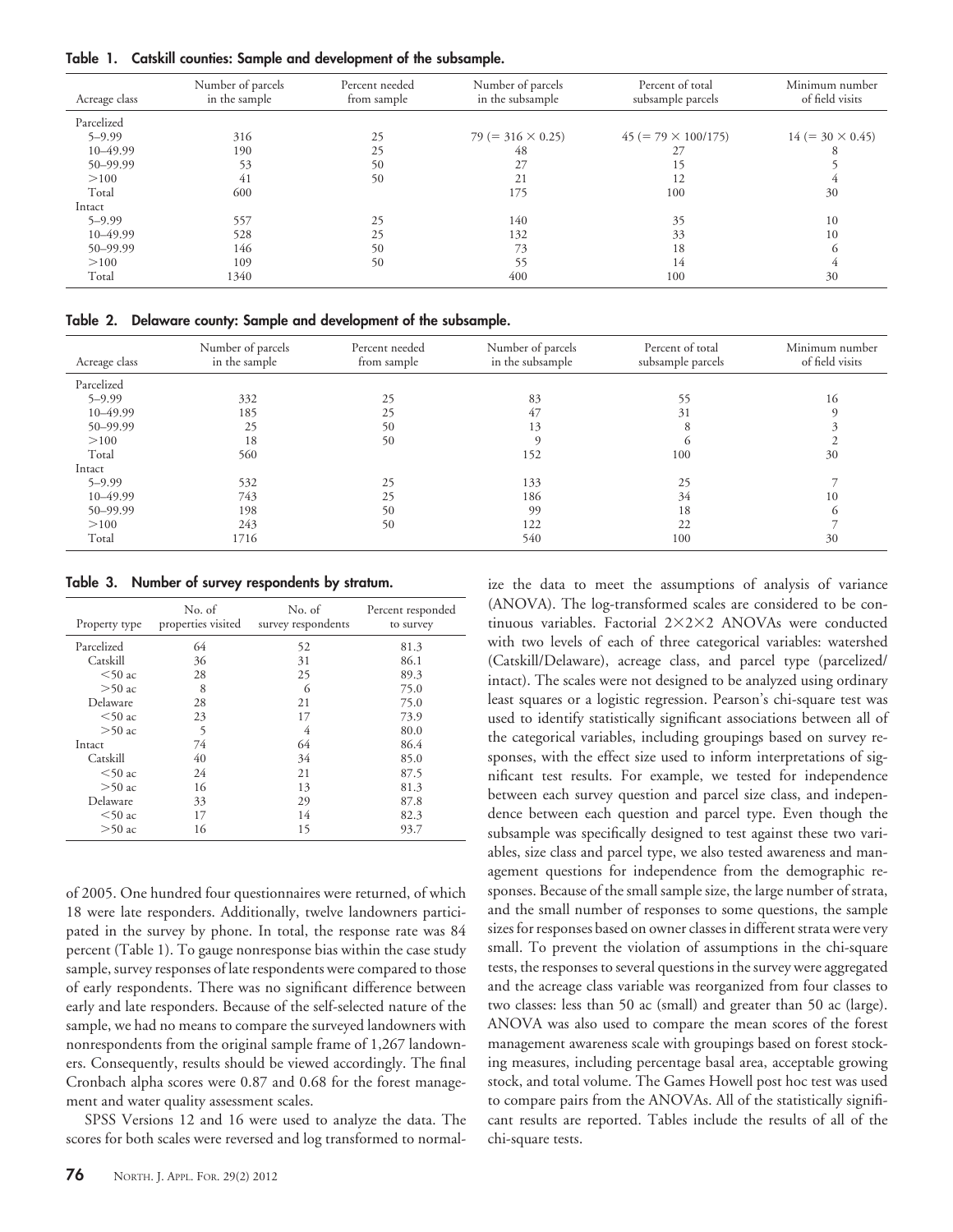**Table 4. Demographic information by percent for size class.**

| Ouestion   | Answer                       | Total<br>responses | 5-49.99<br>Ac | $>50$ Ac |
|------------|------------------------------|--------------------|---------------|----------|
| Age $(yr)$ |                              | $n = 116$          | $n = 77$      | $n = 39$ |
|            | $\leq 44$                    | 5                  |               | 3        |
|            | $45 - 54$                    | 28                 | 27            | 28       |
|            | $55 - 64$                    | 32                 | 34            | 28       |
|            | $\geq 65$                    | 35                 | 32            | 41       |
| Education  |                              | $n = 115$          | $n = 76$      | $n = 39$ |
|            | High school or less          | 15                 | 14            | 18       |
|            | Tech/some college            | 28                 | 29            | 26       |
|            | Undergraduate degree         | 16                 | 13            | 23       |
|            | Graduate/professional degree | 41                 | 44            | 33       |

# **Results**

## **Demographics**

Sixty-seven percent of the surveyed landowners were over age 55, and 35 percent of the landowners were over 65 years old. Fifty-seven percent had completed a bachelor's degree or higher. Forty percent of participants had a master's or professional degree (Table 4).

Owners were asked about type of residency and intentions to subdivide or sell their land in the future. Fifty percent of respondents live in a different county than their forested property. Fortyone percent of respondents are full-time residents (resident owners), 35 percent are nonresidents, and the remaining 24 percent are seasonal residents. Of those resident owners who have moved to their forested property in the last 20 years, over 50 percent describe the area that they moved from as suburban. Over 30 percent of the seasonal and nonresidents describe the area they live in as urban, and half live in a suburban area (Table 5). Of the 125 landowners for whom tenure data were available, 38 owned the parcel less than 10 years, 52 owned the parcel between 10 and 20 years, and 35 owned the parcel for more than 20 years at the time of the field survey. The average tenure was 17 years.

## **Forestland Use and Values**

Landowners were asked to choose up to three reasons, from a list of nine, that best describe why they own their forestland, with space provided for a write-in description. Enjoyment was the most common response. Recreation, wildlife viewing, and "because the forest is part of the residence" were the next most common responses. Only six landowners chose timber management as one of their reasons for forest ownership. Similarly, five landowners chose investment to describe a reason for ownership. Write-in answers can be grouped in four categories: location of future home, hunting, preservation of forestland, and maple syrup production (Table 6).

Landowners were also asked to choose three items that best described the benefits they expected to derive from their property in the next ten years. The most common responses were enjoyment of the woods, wildlife, and green space. The second most common response was recreation. Timber production was selected least frequently to describe future benefits for the property owner. Additional benefits written in by landowners included preservation of forestland, future home location, privacy, and for their grandchildren to enjoy (Table 6).

#### **Forest Management and Awareness Scores**

Landowners were asked several questions about their forest management practices. In total, 28 owners (24%) sought advice from a forester. Twenty-four landowners (21%) had written management plans, with 20 plans (83%) written by a forester. Landowners with

larger parcels  $(>50$  ac) were four times more likely to have a written management plan ( $\chi^2$  = 9.831, *P* = 0.002). Thirty-eight landowners (34%) had a commercial harvest on their properties during their ownership tenure. Of these, seventeen landowners (45%) had their harvests managed by a forester. More than half (58%) of the participants do not intend to harvest.

Landowners who used a forester to develop a written management plan had a higher mean score on the forest management assessment, indicating deeper knowledge of forest management practices than landowners without a management plan ( $F = 7.923$ ,  $P =$ 0.006). Based on the results of the field assessments, landowners with better-stocked forests, as quantified by a higher percentage basal area in acceptable growing stock combined with higher total volume (bdft) did not have significantly different mean forest management assessment scores than did landowners with more poorly stocked forests. The portion of landowners who have a written management plan is three times greater for owners living in the same county as their property than for owners living in a different county  $(\chi^2 = 5.48, P = 0.05)$ . There was no statistically significant difference in the forest stocking between owners who had a written management plan and those who did not. Additional grouping variables from the survey that were tested but had no statistically significant effect on forest stocking measures include length of ownership, type of resident, county of residence, reasons for owning property, expected benefits from ownership, frequency of use, age, and education level.

## **Land Use and Property Improvements**

The sample design did not allow for comparisons between landowners who differ in their residency status. However, there are several notable differences among residency groups, particularly regarding land use on the nonforested portions of their property. Nearly half of the respondents have built some type of structure on their property during their ownership tenure, but less than one-third added a new driveway (otherwise a primitive grass and dirt driveway). Forty-seven percent of landowners stated that they added a garden or expanded or added a lawn. Additionally, 36% of landowners used fertilizers, pesticides, or other additives for lawn or garden maintenance (Table 7). The proportion of resident landowners who have added a structure or driveway is 2.2 times greater than that of seasonal or nonresidents ( $\chi^2 = 6.896, P < 0.05$ ). Additionally, the proportion of owners living in the same county as their property who added a driveway or structure is 2.4 times more than owners living in a different county ( $\chi^2$  = 5.053, *P* < 0.05). The proportion of resident landowners that used additives, such as fertilizers and pesticides, on their lawns and gardens is 3.9-times greater than seasonal and nonresident owners ( $\chi^2$  = 38.568, *P* < 0.0001). Similarly, the proportion of landowners who use additives on their lawns or gardens is 7.9 times greater for owners living in the same county as their property than for owners living in another county ( $\chi^2$  = 26.183, *P* < 0.0001).

#### **Water Quality Awareness**

Owners' awareness of activities that can have an impact on water quality was assessed through a summated scale. When comparing mean water quality assessment scores, acreage class was the only stratum for which the means were significantly different. Owners with large properties scored significantly higher than owners with parcels less than 50 ac. The mean score of owners with larger parcels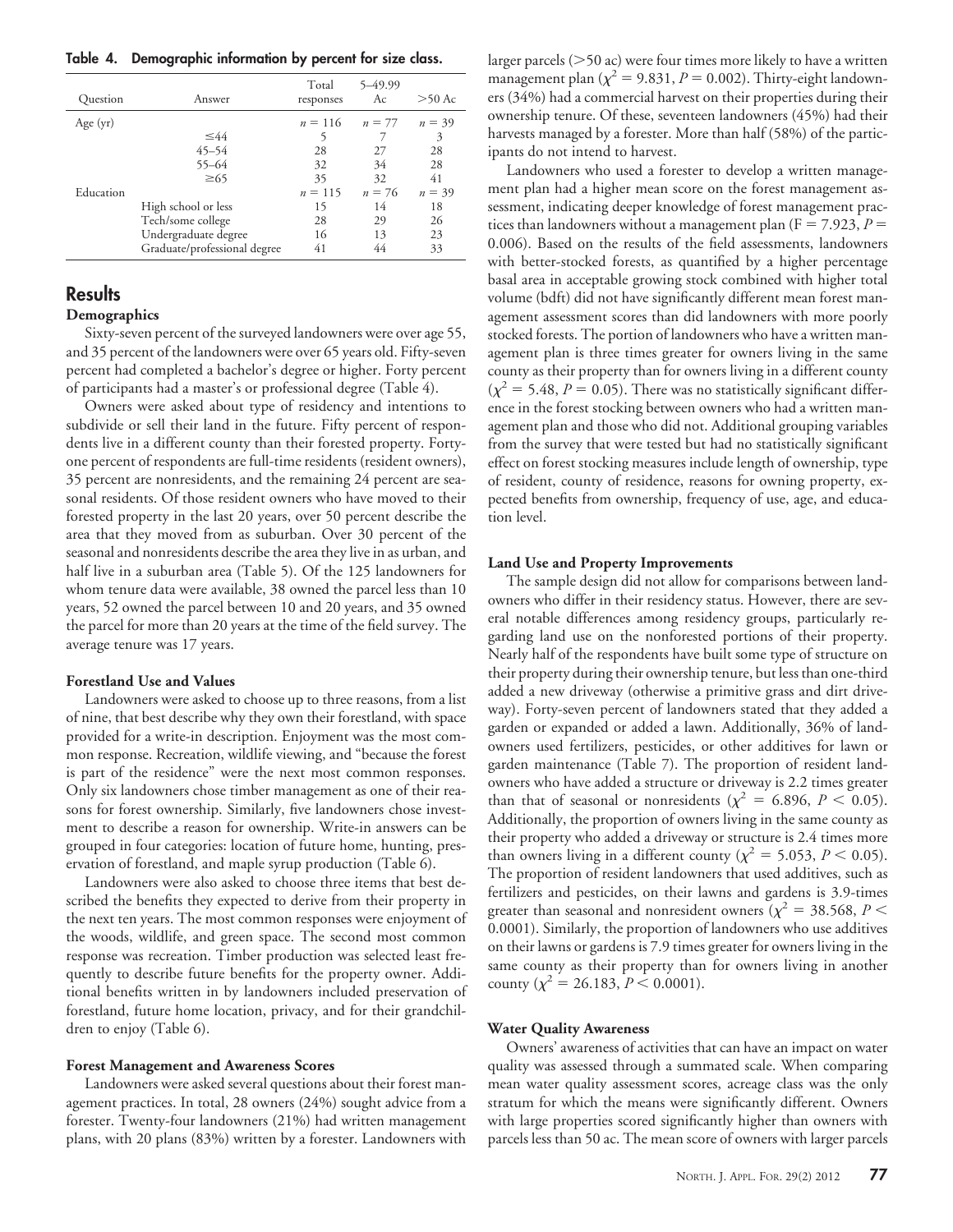|  | Table 5. Ownership trends by percent for size class. |  |  |  |
|--|------------------------------------------------------|--|--|--|
|  |                                                      |  |  |  |

| Question                                 | Answer                  | Total responses | 5-49.99 Ac | $>50$ Ac |
|------------------------------------------|-------------------------|-----------------|------------|----------|
| Plans to sell in                         |                         | $n = 112$       | $n = 74$   | $n = 38$ |
| $\chi^2 = 3.091, P = 0.213$              | $\leq 10$ yr            | 19              | 20         | 14       |
|                                          | $11 - 20$ yr            | 3               | 6          | 0.0      |
|                                          | $\geq$ 21 yr/won't sell | 78              | 74         | 86       |
| Plans to subdivide                       |                         | $n = 113$       | $n = 75$   | $n = 38$ |
| $\chi^2 = 0.241, P = 0.624$              | Yes                     | 9               | 8          | 11       |
|                                          | $\rm No$                | 91              | 92         | 89       |
| Live in same county                      |                         | $n = 116$       | $n = 77$   | $n = 39$ |
|                                          | Yes                     | 50              | 53         | 44       |
|                                          | No                      | 50              | 47         | 56       |
| Type of occupant                         |                         | $n = 116$       | $n = 77$   | $n = 39$ |
|                                          | Full-time; $>8$ mo      | 41              | 39         | 46       |
|                                          | Seasonal; $\leq$ 8 mo   | 24              | 26         | 21       |
|                                          | Nonresident visit       | 35              | 35         | 33       |
| Full-time owners moved from              |                         | $n = 38$        | $n = 27$   | $n = 11$ |
|                                          | Urban                   | 29              | 30         | 27       |
|                                          | Suburban                | 55              | 59         | 46       |
|                                          | Rural                   | 16              | 11         | 27       |
| Seasonal and resident owners 1st home in |                         | $n = 66$        | $n = 46$   | $n = 20$ |
|                                          | Urban                   | 32              | 33         | 30       |
|                                          | Suburban                | 51              | 54         | 45       |
|                                          | Rural                   | 17              | 13         | 25       |

**Table 6. Forestland values and use by percent for size class.**

| Question                                      | Answer                   | Total responses | 5-49.99 Ac     | $>50$ Ac       | $\chi^2$         | $P$ value    |
|-----------------------------------------------|--------------------------|-----------------|----------------|----------------|------------------|--------------|
| Reason for owning forest <sup>a</sup>         |                          | $n = 116$       | $n = 77$       | $n = 39$       |                  |              |
|                                               | Investment               | 5               | 5              | 5              | $\chi^2 = 0.003$ | $P = 0.959$  |
|                                               | Recreation               | 15              | 15             | 17             | $\chi^2 = 1.774$ | $P = 0.183$  |
|                                               | Timber production        | 5               | 3              | 8              | $= 5.23$         | $P = 0.022$  |
|                                               | Domestic use             | 6               | 6              | 5              | $= 0.003$        | $P = 0.955$  |
|                                               | Enjoyment                | 22              | 24             | 18             | $= 1.621$        | $P = 0.203$  |
|                                               | Part of farm             | 3               |                | 6              | $= 8.383$        | $P = 0.004$  |
|                                               | Part of residence        | 14              | 14             | 13             | $x^2 = 0.140$    | $P = 0.709$  |
|                                               | Estate to pass on        | 10              | 10             | 10             | $\chi^2 = 0.041$ | $P = 0.839$  |
|                                               | Wildlife viewing         | 14              | 16             | 11             | $\chi^2 = 1.715$ | $P = 0.190$  |
|                                               | Other (write in comment) | 6               | 6              | $\overline{7}$ |                  |              |
| Future benefits of owning forest <sup>a</sup> |                          | $n = 116$       | $n = 77$       | $n = 39$       |                  |              |
|                                               | Investment               | 12              | 15             | 11             | $\chi^2 = 1.427$ | $P = 0.232$  |
|                                               | Recreation               | 22              | 21             | 21             | $\chi^2 = 0.012$ | $P = 0.811$  |
|                                               | Timber production        | $\overline{7}$  | $\mathfrak{2}$ | 15             | $x^2 = 18.604$   | $P = 0.0001$ |
|                                               | Domestic use             | 11              | 12             | 8              | $= 0.911$        | $P = 0.340$  |
|                                               | Enjoyment                | 32              | 34             | 29             | $\chi^2 = 4.991$ | $P = 0.025$  |
|                                               | Firewood                 | 10              | 10             | 10             | $\chi^2 = 0.047$ | $P = 0.829$  |
|                                               | Other (write in comment) | 6               | 6              | 6              |                  |              |
| Recreational activities <sup>b</sup>          |                          | $n = 116$       | $n = 77$       | $n = 39$       |                  |              |
|                                               | Mountain biking          | 3               | 3              | 2              | $\chi^2 = 0.049$ | $P = 0.824$  |
|                                               | Dirt biking              | 3               |                | 5              | $x^2 = 6.476$    | $P = 0.011$  |
|                                               | Cross-country ski        | 8               | 7              | 8              | $= 1.923$        | $P = 0.166$  |
|                                               | Snowmobiling             |                 | 4              | 8              | $= 6.777$        | $P = 0.009$  |
|                                               | 4-wheeling               | 9               | 6              | 12             | $= 8.476$        | $P = 0.004$  |
|                                               | Hunting                  | 16              | 14             | 18             | $\chi^2 = 8.004$ | $P = 0.005$  |
|                                               | Hiking                   | 26              | 30             | 23             | $\chi^2 = 0.911$ | $P = 0.340$  |
|                                               | Wildlife viewing         | 30              | 35             | 24             | $\chi^2 = 0.005$ | $P = 0.946$  |

*<sup>a</sup>* Owners were asked to check as many as three answers that best described their reasons for owning property.

*<sup>b</sup>* Owners were asked to select as many recreational uses as applied.

was 5.23 (SE = 0.087) out of 6 compared to 4.91 (SE = 0.092) out of 6 for owners of smaller parcels ( $F = 6.234$ ,  $P = 0.014$ ).

# **Discussion**

A few trends were detectable from this group of 138 landowners, based on whether a property had been parcelized or remained intact between 1984 and 2000. When examining the impact of parcelization, it is important to consider the trend toward smaller parcels because the size of forest holdings influences management objectives and options (Butler 2008). The number of small parcels is increas-

ing at a high rate across the study region. For example, in the NYC watershed between 1984 and 2000 parcelization resulted in a 29 percent increase in parcels in the 5 to 49.9-ac size class (LaPierre and Germain 2005). Furthermore, the same study reported a 43 percent increase in parcels between 5 and 9.9 ac. Eventually, most of these newly parcelized properties are developed with structures and driveways, further increasing impervious surface area coverage throughout the Watershed (Hall et al. 2008).

This study clearly documents that owners of large parcels  $(>\,50$ ac) had significantly higher water quality awareness scores than did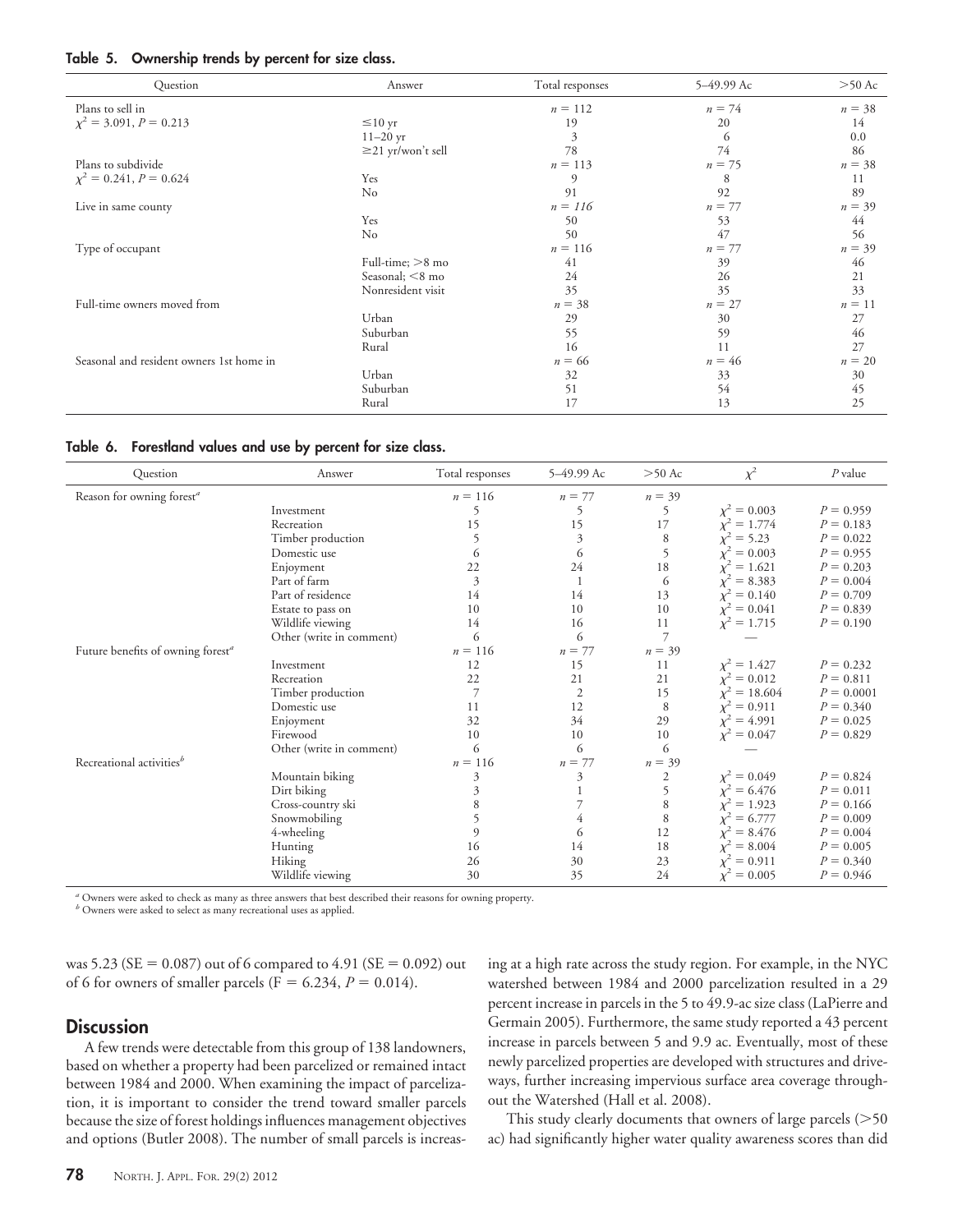| Table 7. |  |  |  |  |  |  | Land use by percent for parcel type and size class. |  |  |  |  |  |  |  |  |
|----------|--|--|--|--|--|--|-----------------------------------------------------|--|--|--|--|--|--|--|--|
|----------|--|--|--|--|--|--|-----------------------------------------------------|--|--|--|--|--|--|--|--|

|                         |                 |          | Parcel type    | Size class   |          |  |
|-------------------------|-----------------|----------|----------------|--------------|----------|--|
| Question                | Total responses | Intact   | Parcelized     | 5-49.99 Ac   | $>50$ Ac |  |
| Graze livestock         | $n = 111$       | $n = 61$ | $n = 50$       | $n = 73$     | $n = 38$ |  |
| $%$ yes                 | 6               | 10       | $\overline{2}$ | $\mathbf{0}$ | 18       |  |
| Mow fields              | $n = 111$       | $n = 60$ | $n = 51$       | $n = 74$     | $n = 37$ |  |
| $%$ yes                 | 60              | 67       | 51             | 53           | 73       |  |
| Return field to forest  | $n = 82$        | $n = 46$ | $n = 36$       | $n = 52$     | $n = 30$ |  |
| $%$ yes                 | 13              | 11       | 17             | 17           | 7        |  |
| Built a structure       | $n = 110$       | $n = 60$ | $n = 50$       | $n = 73$     | $n = 37$ |  |
| $%$ yes                 | 48              | 55       | 40             | 44           | 57       |  |
| Added a driveway        | $n = 110$       | $n = 60$ | $n = 50$       | $n = 74$     | $n = 36$ |  |
| $\%$ yes                | 29              | 27       | 32             | 31           | 25       |  |
| Planted a garden        | $n = 110$       | $n = 59$ | $n = 51$       | $n = 73$     | $n = 37$ |  |
| $%$ yes                 | 47              | 47       | 47             | 49           | 43       |  |
| Established a lawn      | $n = 109$       | $n = 59$ | $n = 50$       | $n = 74$     | $n = 35$ |  |
| $%$ yes                 | 33              | 31       | 36             | 38           | 23       |  |
| Expanded lawn           | $n = 110$       | $n = 60$ | $n = 50$       | $n = 73$     | $n = 37$ |  |
| $%$ yes                 | 30              | 27       | 34             | 29           | 32       |  |
| Established forest road | $n = 110$       | $n = 60$ | $n = 50$       | $n = 74$     | $n = 36$ |  |
| $%$ yes                 | 35              | 38       | 30             | 27           | 50       |  |

owners with small parcels. In addition, this cohort of landowners is more likely to have a written management plan. Given their important role of maintaining water quality, it is encouraging that larger landowners, who in aggregate control more area in the watershed, are engaged in the management of their property through management plans. This level of engagement is perhaps translating into higher water quality awareness. We qualify this relationship because we found no relation between the presence of a management plan and forest stocking. None of the many variables examined had an influence on forest stocking, which was reported on average as mediocre across the board (Germain et al. 2007). We did, however, find a significant relationship between the presence of a management plan written by a forester and forest management awareness, suggesting some level of engagement, but not necessarily translating into on-the-ground results.

Type of residency appears to be an important factor to consider when studying the impacts of parcelization. Resident owners were more likely to add structures and a driveway. If properties are subdivided and the new owners live far away, they may not invest in adding structures to their properties. When an owner transitions from a part- to full-time residency on their property, they appear to be more willing to commit resources to making property improvements. The transition results in more impervious surface area on the landscape and potentially additional runoff. Resident owners were also more likely to engage in practices that may impact water quality more directly, such as using additives on their lawns. It is important to note that owners living within the same county as their property (perhaps resident) were more likely to have management plans. Whatever stewardship benefits a management plan may provide, may be countered by the increased impervious surface area generated by resident owners.

## **Beyond Parcelization**

Although the sample size was relatively small, it is worth noting the ways in which this self-selected high-resolution case study group mirrors or differs from the National Woodland Owners Survey (Butler 2008). Such a comparison may help shed some light on regional differences among family forest owners, as well as facilitate interpretation of the results for resource managers. Among the key similarities between this group of NYC watershed landowners and their national counterparts are that they are older than the general population, share the same general reasons for owning forestland, and have harvested their properties at the same frequency. Their top reasons for owning forestland, as well as for projected future benefits, included enjoyment, recreation, wildlife viewing, maintaining green space, and part of residence.

Some notable differences include educational level, land tenure, use of management plans, and intentions to sell. These differences can either facilitate or pose challenges to forest management and water quality, depending on how they are manifested in landowner behavior.

Educational level is likely to be neutral in terms of its overall influence on forest management and water quality. The study respondents reported more formal education than their national counterparts, with 85% with some college versus 62% at the national level. Particularly noteworthy is that 41% of the study respondents completed graduate degrees, more than twice reported by national respondents. A majority of the case study respondents originate from suburban areas in and around the greater NYC region, where access to higher education is readily available and customary, especially for families in higher income brackets. The average land tenure for the case study was 17 versus 25 years at the national level. The shorter tenure implies that parcels are turning over at a faster rate, which can lead to more liquidation harvesting, selling and subdividing of parcels, and subsequent development—none of which contributes to forest management and maintaining water quality. On a similar note, 19% of the study respondents reported intentions to sell their forested parcel in the near future. This figure is quite high when compared to the 4% reported by national family